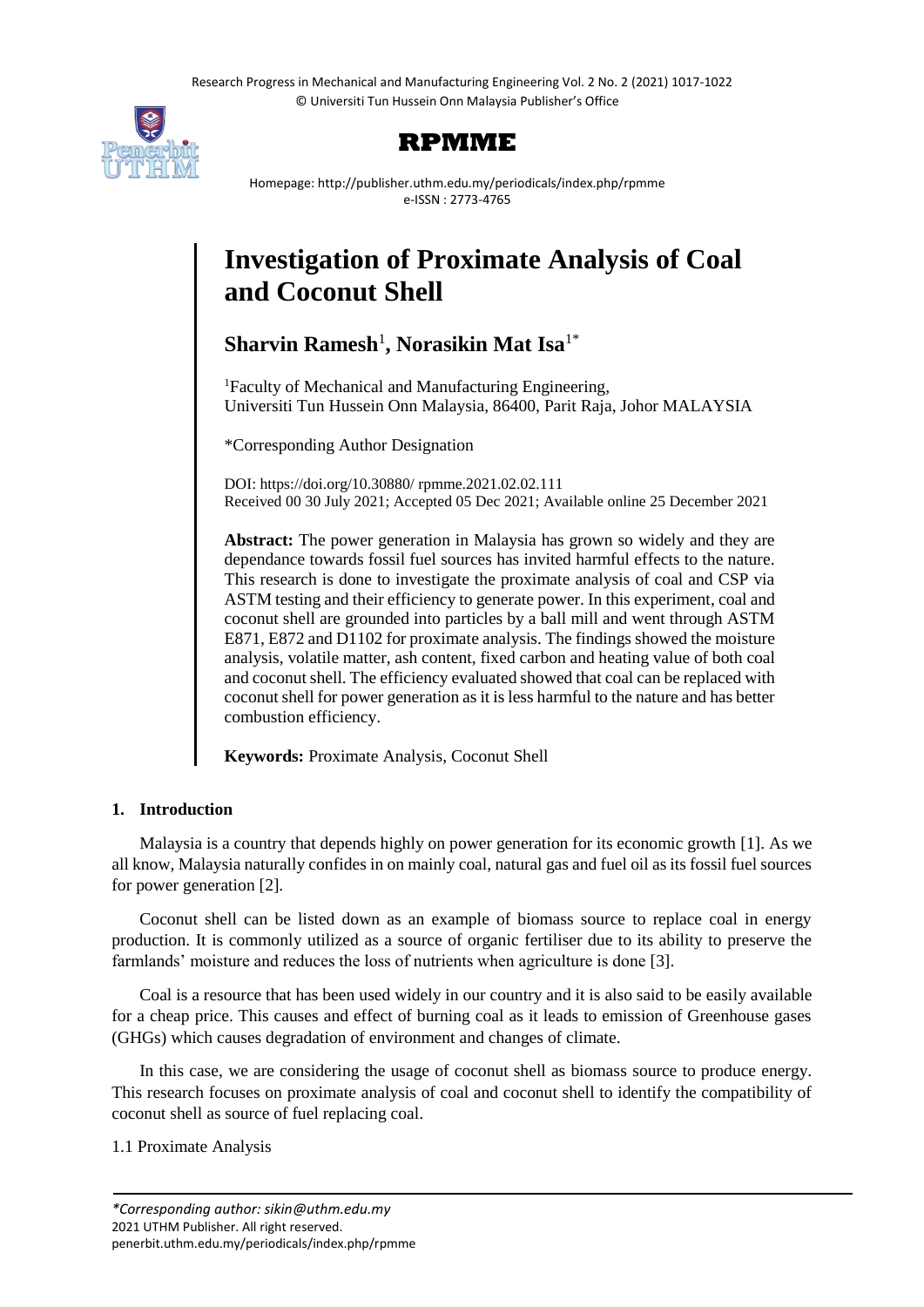PA is the most widely recognized & least complex type of coal/coconut shell assessment, which is utilized to figure design of fuel, its applicable properties and worth of its energy. Proximate analysis decides MA, AC, VM, FC, and HV. Customarily, the guidelines of proximate analysis are framed dependent on a couple of establishments which incorporates International Organization of Standardization (ISO), the American Society for Testing and Materials (ASTM), the German Institute for Standardization (DIN) and the British Standards Institution (BSI). Even though there are contrasts, the guideline applied, and methodology carried out are for the most part comparable. For the most part, proximate analysis is resolved gravimetrically after warming a sample under explicit conditions like atmosphere, temperature, and time.

#### 1.2 Effects of Particle Size on Combustion

Particle size is a main consideration in deciding the restrictions during response [4]. The intramolecule heat and mass exchange impacts are significant in devolatilization of millimetre-sized biomass particles. The coarser particles require more residence extra time because of its low dissemination rates. The little particles consume more rapidly than the coarser ones [5]

## **2. Materials and Methods**

#### 2.1 Materials

Materials used are coal and coconut shell. The sample preparation process is as the flowchart attached.

## 2.2 Methods

Proximate analysis consists of 5 elements which are MA, VM, AC, FC and HV. In this research, we have conducted 3 ASTM standard testing which are E871, E872 and D1102. Following is the procedure for each testing.

First is moisture analysis. Sample describes coal and coconut shell respectively. Sample is placed in airtight container to avoid gain/loss of moisture. Sample is then reduced by either coning & dividing or riffle. Sample container is dried for 30mins at  $103 \pm 1$ °C in oven and cooled to room temperature in desiccator. The container is weighed to nearest 0.2g and record as container weight, Wc. Sample of minimum weight, 50g is placed in the container, recorded as initial weight (W<sub>i</sub>). Sample and container are placed in oven for 16 hours at  $103 \pm 1^{\circ}$ C. Sample is removed and cooled at desiccator. It is weighed immediately to the nearest 0.01g. Sample and container are returned to the oven at  $103 \pm$ 1°C for 2 hours. Process continued until the total weight change between weighing varies less than 0.2% and record final weight,  $W_f$ 

The second test is the analysis of volatile substances. The sample is placed in a sealed container to avoid the increase/loss of moisture. Reduce the sample by taper and split or shallow groove. The sample is further crushed into smaller particles by using a cutting/shearing laboratory grinder (the final product can pass through a sieve of 1 mm or smaller). The crucible and lid are weighed to the nearest 0.01 g and recorded as the crucible weight, Wc. Put approximately 1g of the sample in the crucible, close the lid and weigh it to the nearest 0.01g and record it as the initial weight Wi. Place the sample in a covered crucible on a platinum/nickel-chromium wire support, insert it directly into the furnace whose temperature is maintained at  $950 \pm 20^{\circ}$ C, and immediately drop to the  $950^{\circ}$ C zone. Adjusting the temperature to within the specified range is crucial. After the rapid emission of volatiles has subsided as indicated by the disappearance of the glowing flame, inspect the crucible to verify that the lid is still properly seated. Replace the lid to prevent air from entering the crucible (if necessary). This can be done as quickly as possible by raising the crucible to the top of the furnace, replacing the lid to seal the crucible more perfectly, and then immediately lowering it back to the 950°C area. After heating for a total of 7 minutes, remove the crucible from the furnace and let it cool in a desiccator without breaking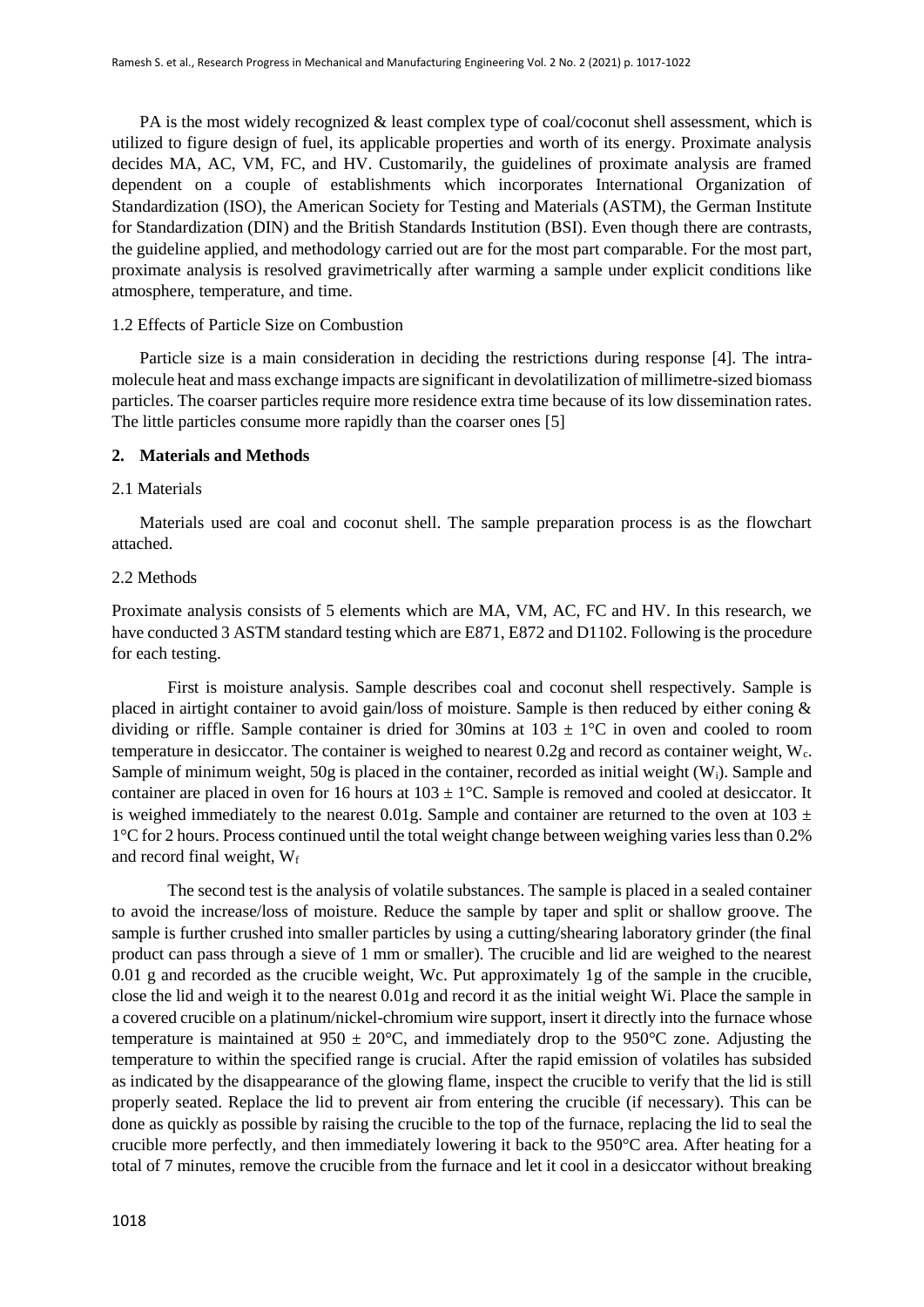the lid. Weigh the crucible with a lid on the sample that has just cooled to the nearest 0.1 mg and record it as the final weight Wf.

The last procedure is for ash content analysis. The test specimen shall consist of approximately 2 g of coal and coconut shell particles respectively. Care should be taken to ensure that it represents the entire batch of materials being tested. The empty crucible is ignited and covered on a 600°C burner or muffle furnace, then cooled in a desiccator and weighed to the nearest 0.1 mg. Place 2g of the sample in a crucible, measure the weight of the crucible and the sample, then remove the crucible lid and place it in a dry box at 100°C to 105°C. After 1 hour, the crucible lid was replaced, cooled in a desiccator, and weighed. Repeat dry weighing until the weight is constant at 0.1 mg. During cooling and weighing, the crucible is kept well covered to prevent the absorption of moisture from the air. The weight (crucible plus sample minus crucible weight) is recorded as the weight of the oven dried sample. Place the crucible and contents in the muffle furnace, remove the lid, and ignite until all the carbon is removed. They are heated slowly at the beginning to avoid burning and always protect the crucible from strong air currents to avoid mechanical loss of the specimen. The recommended final ignition temperature is 580 to 600°C. Avoid heating above this maximum value. Move the crucible with its contents to the desiccator, cover loosely, cool and weigh accurately. Repeat the heating for 30 minutes until the weight after cooling is constant within 0.2 mg.

## **3. Results and Discussion**

#### 3.1 Results

| Characteristics          | Coal  | Coconut<br>shell | Rice husk | Palm kernel<br>shell | Sugarcane<br>bagasse | Hardwood |  |  |  |  |  |  |
|--------------------------|-------|------------------|-----------|----------------------|----------------------|----------|--|--|--|--|--|--|
| PROXIMATE ANALYSIS       |       |                  |           |                      |                      |          |  |  |  |  |  |  |
| Moisture, M              | 9.34  | 5.56             | 8.40      | 4.00                 | 5.25                 | 7.80     |  |  |  |  |  |  |
| Volatile<br>Matter, VM   | 25.68 | 70.82            | 65.33     | 58.00                | 82.55                | 72.30    |  |  |  |  |  |  |
| Fixed Carbon,<br>FC      | 31.59 | 21.80            | 10.04     | 43.00                | 8.30                 | 25.00    |  |  |  |  |  |  |
| Ash, A                   | 33.39 | 1.80             | 24.63     | 4.00                 | 3.90                 | 2.70     |  |  |  |  |  |  |
| <b>ULTIMATE ANALYSIS</b> |       |                  |           |                      |                      |          |  |  |  |  |  |  |
| Carbon, C                | 72.15 | 40.08            | 31.60     | 51.00                | 46.60                | 48.60    |  |  |  |  |  |  |
| Hydrogen, H              | 7.19  | 5.22             | 5.20      | 7.00                 | 5.92                 | 6.20     |  |  |  |  |  |  |
| Oxygen, O                | 18.21 | 54.31            | 37.39     | 39.00                | 0.09                 | 41.10    |  |  |  |  |  |  |
| Nitrogen, N              | 1.55  | 0.22             | 0.70      | 3.00                 | 0.14                 | 0.40     |  |  |  |  |  |  |
| Sulphur, S               | 0.89  | 0.17             | 0.09      | 0.48                 | 43.35                |          |  |  |  |  |  |  |

**Table 1: Proximate Analysis and Ultimate Analysis of Coconut Shell and Coal**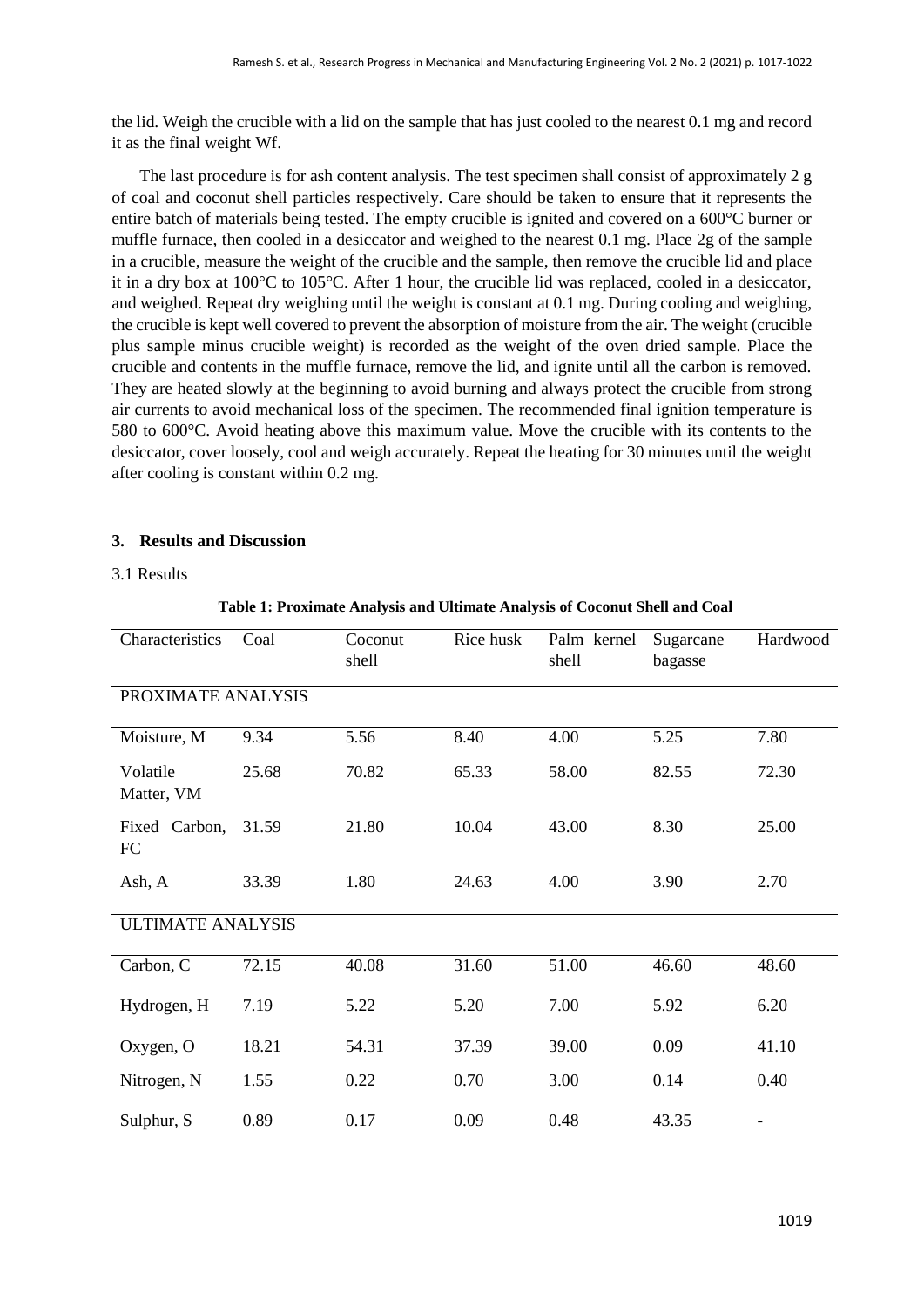| Higher heating 16.2<br><b>HHV</b><br>value,<br>(MJ/kg) |     | 19.4 | 13.8 | 20.4 | 16.9 | 18.8 |
|--------------------------------------------------------|-----|------|------|------|------|------|
| References                                             | [6] | [7]  | [8]  | [9]  | [10] | [11] |

#### 3.2 Discussions

The CSP has 5.56% of MC, 70.82% of VM, 21.8% of FC and AC of 1.8% respectively, which is almost like the values obtained for palm kernel shell [9]. Moisture can be interpreted as a proportion of water content existing in biomass which is ordinarily indicated by weight percentage (wet basis). Excessive measure of moisture influences the thermochemical change measures and the warming worth of the end-result. This then demonstrates the reasonableness of the biomass following the carbonization cycle intended to be used for cleaning, soil change and filtration by expanding soil carbon.

With the ignition of biomass, the VM depicts how fuel can be replicated with no issue. Its quality in an amazingly high whole conveys some inorganic blends [12], it commonly forecasts the reactivity of coal. The VM and the FC directly sway the combusting measure. The PA aids in understanding the introduction of the biomass during ignition. Therefore, CPS will emit higher energy during the process of combustion. The VM commonly grants to the increment of solid by-product by 10 to 20 wt% in pyrolysis process. It encounters a build-up response brought about by the allencompassing holding season of the gases just as volatiles to shape solid items. The incredible value of volatiles displays the benefit of feedstock in going through an interaction of devitalization [12].

A high content of FC in biomass enables it to be apt for power generation as energy is reserved in FC and volatiles. The CSP has a 21.8% of FC. An important criterion that needs to be assessed is the AC of the biomass. It expects the presence of C and inorganic segment oxides and salt's structure. Generally, the AC in biomass is lower than 10% except if for certain biomass. Lower AC maintains a strategic distance from different challenges in furnaces and boilers regarding the improvement of combined solids and high release of dirty matter. Utmost biomass in Table 4.1 contains AC of less than a percentage of 10 wt% except for rice husk [8].

The trademark contrast among biomass might be because of the assortment and test planning of the feedstock, climate, and nature of the soil, technique and period of gathering, and the dampness of the environment. To survey the biomass properties, it was diverged from the aftereffects of other biomass as shown in Table 4.1. The thought about CSP biomass is comparable with those that have a critical worth of FC, VM, and less proportions of MC, and AC. Besides, from the characteristics conduct, the biomasses can replace bituminous coal and lignite.

The compound appraisal of biomass is pivotal for power creation and transformation into diverse components [13]. The values of UA for CSP are 40.08% of C, 5.22% of H, 0.22% of N, and 0.17% of S as displayed in Table 4.1. The composition of O (54.31%) which comprise of other inorganic particles was constrained by distinction. C, the foremost component discovered as it portrayed the most critical rate. Carbon is the critical constituent regularly found in the mentioned biomass. A high proportion of C content in biomass is invaluable on the grounds that its combustion builds the calorific worth [14]. Considering the hypothesis, materials with relatively high proportion of FC leads to a high worth of fundamental carbon. The value or proportion of O and VM has a significant affiliation. Incidentally, considering the results of coal and biomass, the association between O what is more, C on the solid development with volatiles content can be set up.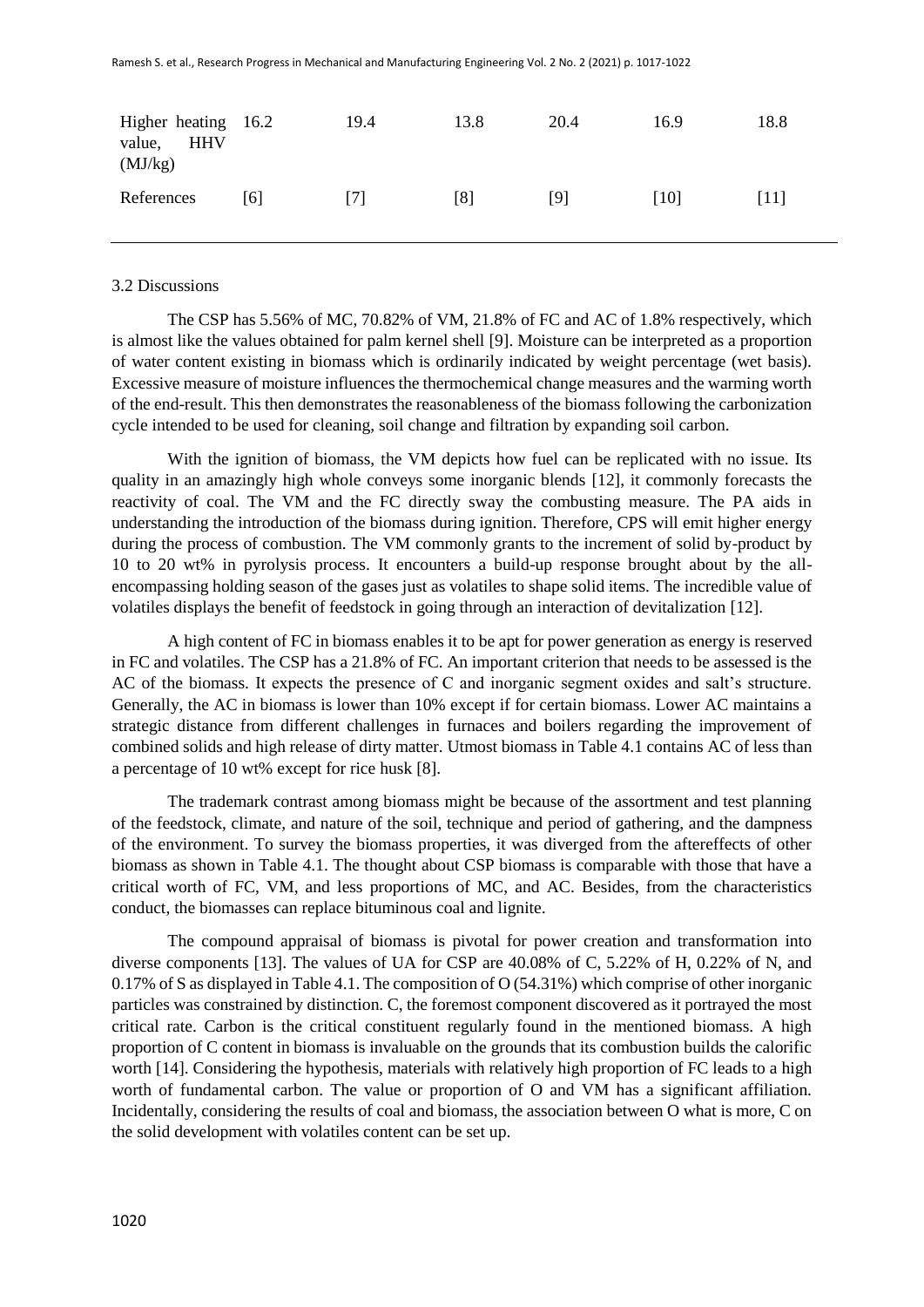For example, the proportion of O in coal acquired a lower VM of 12%; however, by virtue of biomass, volatiles are found to be around 75% considering the extraordinary arrangement of oxygen. The CSP have an extraordinary level of H (5.22%) which is related with an amazing effect in a gas and water reactivity. Thus, the substance of nitrogen and sulphur creation said to be low. Appropriately, the CSP may convey a low proportion of SOx and NOx release during thermochemical change, accordingly, grows the ability of the CSP as an eco-accommodating ecologically replenishable source of power [12]. Low nitrogen and sulphur composition in biomass show lesser SOx and NOx that will be conveyed in heaters and boilers.

# **4. Conclusion**

An all-around examination of the unquestionable data and accessibility of the CSP with respect to the probable for power generation, physiochemical, and morphological characteristics concerning the thermochemical change related properties were finished. It was done in order to inspect through and through the economical feasibleness and the enabling aspects of surveying the feedstock as a conceivable choice for charcoal creation. This study directed can possibly be an early phase of the formation of coconut shell charcoal and the assurance of biomass species for different utilizations of energy. CSP show a lower proportion of compound strong metals, functional groups and are said to have indistinct plans and all around required morphological attributes. The feedstock can fill in as an unquestionable asset of energy thinking about the incredible properties of solid fuel and C source. The high substance of FC at 21.8%, C at 40%, and high HV at 19.4% will yield a normal carbonaceous material, the charcoal. The CSP biomass presents dominating execution than the rest to the extent of energy and C composition. UA revelations like N (0.22%) and S (0.17%) proves that the biomass is practical with zero carbon transmissions. Accordingly, the use of CSP for charcoal creation could be viable and eco-obliging because of its abundant availability for an uncommonly minimal cost, and the broad quantitative depiction of the biomass shows its inert limit with respect to waste to energy applications through thermochemical development. As such, taking part in the preparing of coconut shells to charcoal is of mind-boggling financial significance.

## **Acknowledgement**

The authors would also like to thank the Faculty of Mechanical and Manufacturing Engineering, Universiti Tun Hussein Onn Malaysia for its support.

#### **References**

- [1] Khor, C. S., & Lalchand, G. (2014). A review on sustainable power generation in Malaysia to 2030: Historical perspective, current assessment, and future strategies. *Renewable and Sustainable Energy Reviews*, *29*, 952-960.
- [2] Samsudin, M. S. N., Rahman, M. M., & Wahid, M. A. (2016). Power Generation Sources in Malaysia: Status and Prospects for Sustainable Development. *Journal of Advanced Review on Scientific Research*, *25*(1), 11-28.
- [3] Archana, A., Singh, M. V. P., Chozhavendhan, S., Gnanavel, G., Jeevitha, S., & Pandian, A. M. K. (2020). Coconut Shell as a Promising Resource for Future Biofuel Production. In *Biomass Valorization to Bioenergy* (pp. 31-43). Springer, Singapore.